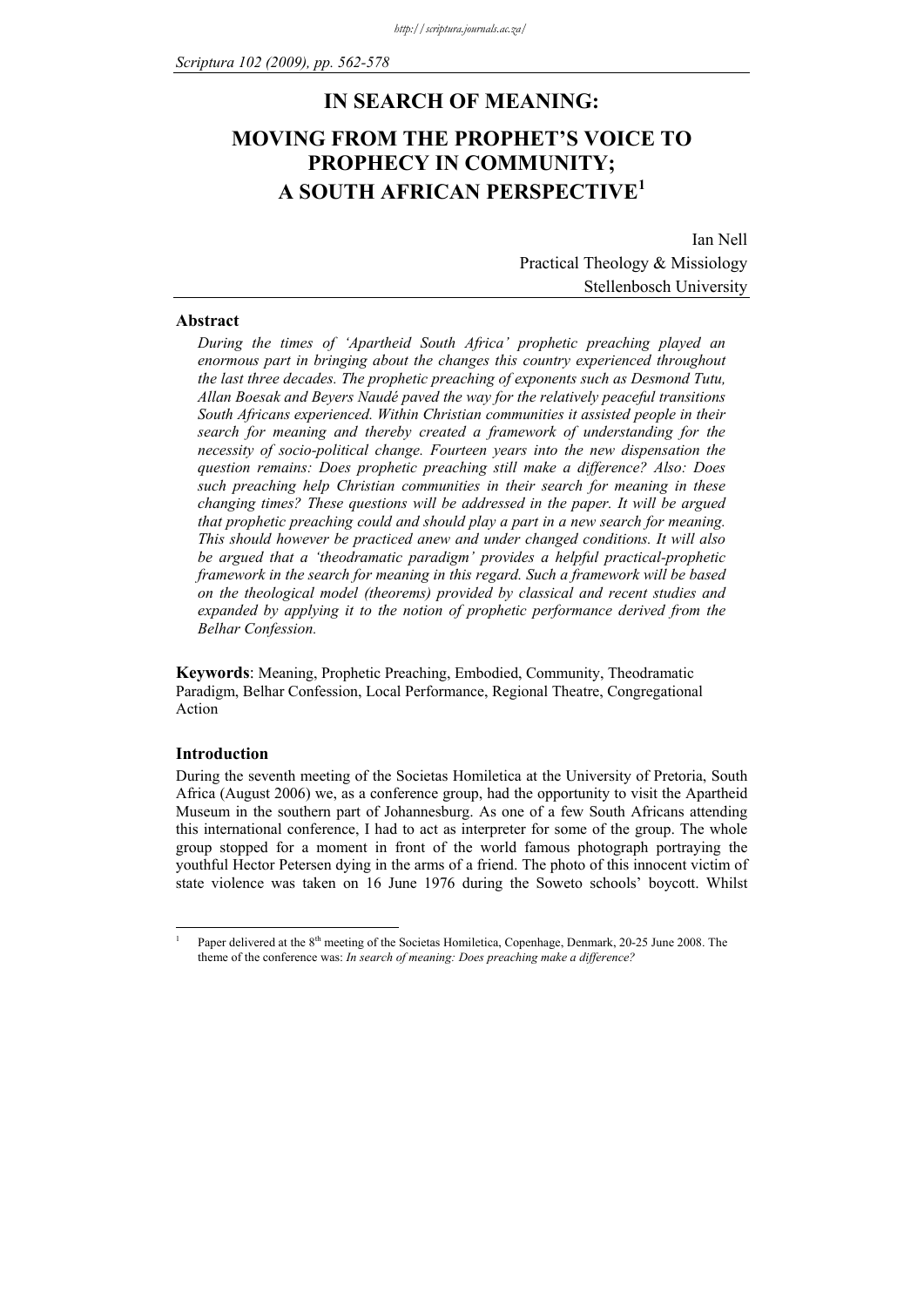attempting to explain the photo's specific background of to a few Danish scholars, I suddenly realized: This single picture encapsulates the whole apartheid dispensation.

At the time of the uprising I was in secondary school in Potchefstroom, a highveld town less than an hour's drive from the black metropolis Soweto. My father was a military commander of a prestigious unit assigned the task of keeping 'law and order' during those uprisings that set the country aflame. The following year I received the call to study for a minister and thereby started my own search for meaning.

During April 2007 I was sitting in the lounge, visiting a white family and was looking into the eyes of people in deep distress. Ockie Nel, the father, was shot point-blank in front of his wife, daughter and grandchild outside a shopping centre in Durbanville, a relatively safe neighbourhood in the northern suburbs of Cape Town. It happened during a gang robbery by a group of men from a nearby township in the Cape Flats who had been surviving in poor conditions, trying to make a living through violent means.<sup>2</sup> I suddenly realized that the scene in that family's sitting room somehow captured the face of the new South Africa. How does one comfort a family in such pain and what does 'search for meaning' imply in these circumstances?

By replaying these two scenes I will attempt to picture the different times and changing contexts in which South Africans find themselves. Within these contexts church leaders have been and are still trying to search for meaning and still have to render some sort of prophetic witness of the redeeming work of Christ. These two scenes will serve as a point of reference in the discussion of the context in which this thoroughly existential search for meaning is currently occurring in South Africa. Against this background, as a white DRC theologian, I had to grapple with my own history, my country and my role in the ongoing process.

#### **Methodology**

The practical theological methodology addressing the topic begins by making some comments on a common *search for meaning.* Next the *South African context* will be discussed in which this search for meaning is taking place. After a brief look at what we consider the *general character* of prophetic preaching*,* one *example* of prophetic preaching from a South African theologian will be considered. Thereafter we will investigate some of the *reasons* why prophetic preaching met resistance from the church and church leaders, and thereby in a certain sense lost its nerve and became silent. A *theodramatic paradigm* will be explored in looking for ways in which prophetic preaching can help us to get out of the impasse. Lastly some *suggestions* will be made as to why prophetic preaching is currently still totally relevant within the South African context.

# **The Search for Meaning**

<u>.</u>

In one's search for meaning, questions about the meaning and purpose of life have a philosophical as well as religious scope. Modernity has led to the influence of a more rational scientific approach concerning an existential quest rather than merely a spiritual

<sup>2</sup> For a detailed discussion on the conditions and context of people living in the Cape Flats cf MacMaster, LLM 2007. Resilience of faith communities on the Cape Flats, South Africa – a pastoral theological perspective. Paper read at the 8<sup>th</sup> World Congress of the International Council on Pastoral Care and Counselling (ICPCC), Krzyzowa, Poland, 7-14 August 2007.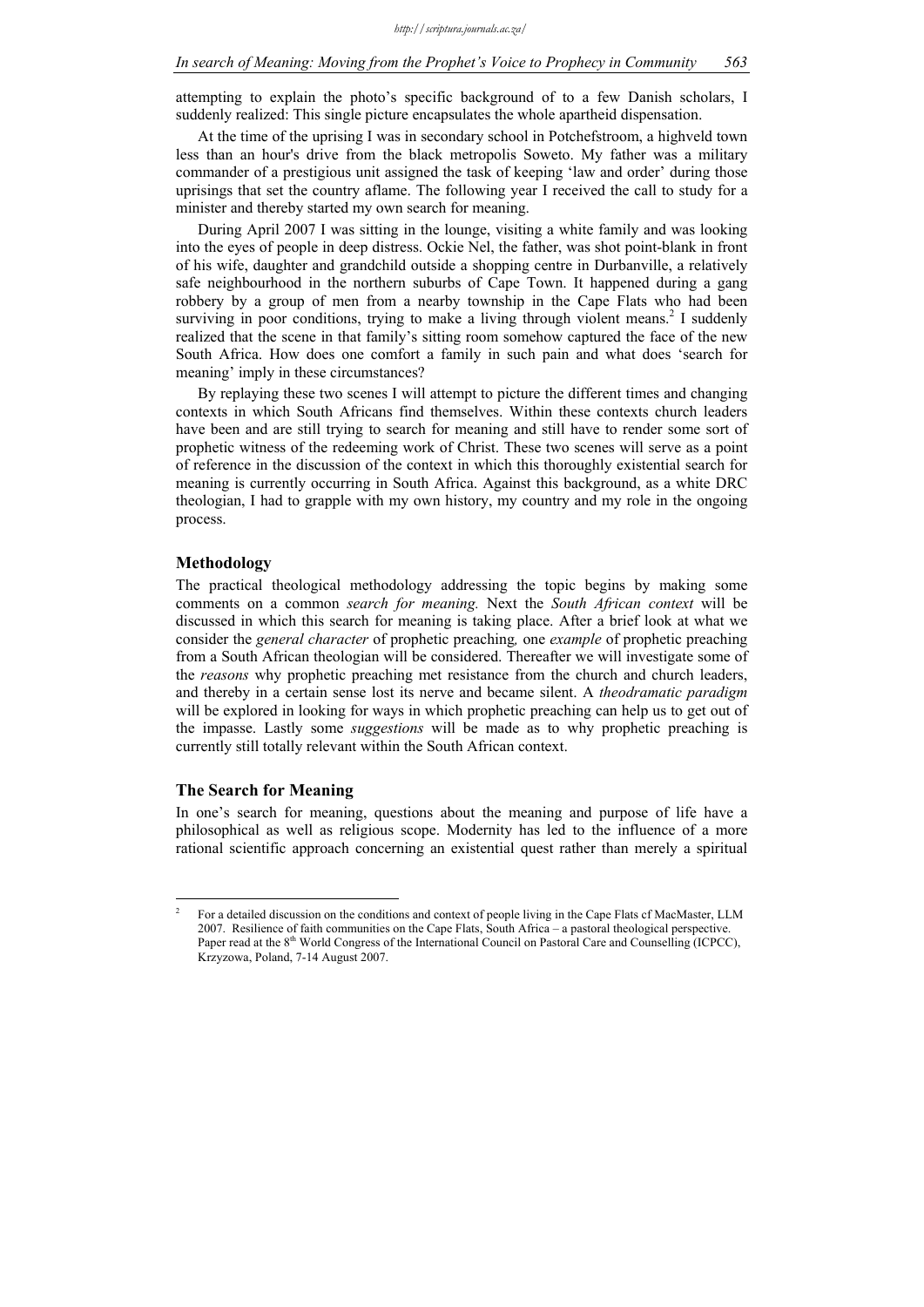one. It nevertheless remains difficult to separate these two areas of questioning and thought. $3$ 

Apart from the general and more philosophically-minded search for meaning, we are particularly interested, in this article, in such a search within a religious context. It also places the search for meaning within a theological framework whereby scriptural questions are applied to socio-political realities.

In the classic study, *The Meaning and End of Religion,*<sup>4</sup> Wilfred Cantwell Smith demonstrates how we use the word 'religion' in four different senses or 'ways'. According to Smith the first way has to do with personal piety; the second way refers to a system of beliefs, practices and values expressive of what some scholars refer to as particular religious 'world views'; the third way describes religion as social and historical phenomenon embodied in institutions; and the fourth way distinguishes 'religion in general' from other things such as art or politics.<sup>5</sup>

Ninian Smart<sup>6</sup> applies a similar definition of religion: "Religion is a six-dimensional organism, typically containing doctrines, myths, ethical teachings, rituals, and social institutions, animated by religious experiences of various kinds. To understand the key ideas of religion… one has to understand the pattern of religious life directed towards those goals."

One can see how prophetic preaching's 'search for meaning' operates within the different senses and patterns in which both Smith and Smart define religion. 'Prophetic' then implies a certain perspective on, or way whereby one attempts to find meaning in the different areas thus defined.

#### **In Search of Meaning: Two Scenes, Separate Contexts**

With the radical changes occurring during the beginning of the nineties in South Africa, one can refer to two different *contexts* in which the 'search for meaning' took place and is still functioning. These two worlds can be characterised as those 'before' and 'after the fall of apartheid'.<sup>8</sup>

#### *Scene 1: Victim of state violence*

1

The first scene discussed in the introduction took place during the years 'before the fall of apartheid'. That was when a white minority government was ruling the country, backed by a seemingly invincible defense system of military force and state security. It was the era of the perception that citizens were partaking in the defense against communism's expansionism on the borders of the country. Some of my white friends, and even a nephew, died whilst protecting the ideology of this minority regime. As part of the white group we

<sup>3</sup> Cottingham, J 2003. *On the Meaning of Life*. *Thinking in Action.* London: Routledge, 2.

<sup>4</sup> Smith, WC 1964. *The Meaning and End of Religion*. New York: Mentor Books.

<sup>5</sup> De Gruchy, JW 2006. *Confession of a Christian Humanist*. Minneapolis: Fortress Press. 59.

<sup>6</sup> Smart, N 1973. *The phenomenon of religion*. London: Mowbrays, 42-43.

<sup>7</sup> Ernst Conradie summarized the work of Smart within the South African context in a recent publication. Conradie, E 2006. *Waar op dees aarde vind mens God? Op soek na 'n aardse spiritualiteit*. Wellington: Lux-Verbi-BM.

<sup>8</sup> For a detailed discussion, see: Deegan, H 2001. *The Politics of the New South Africa. Apartheid and After.* Harlow, England: Pearson Education Ltd.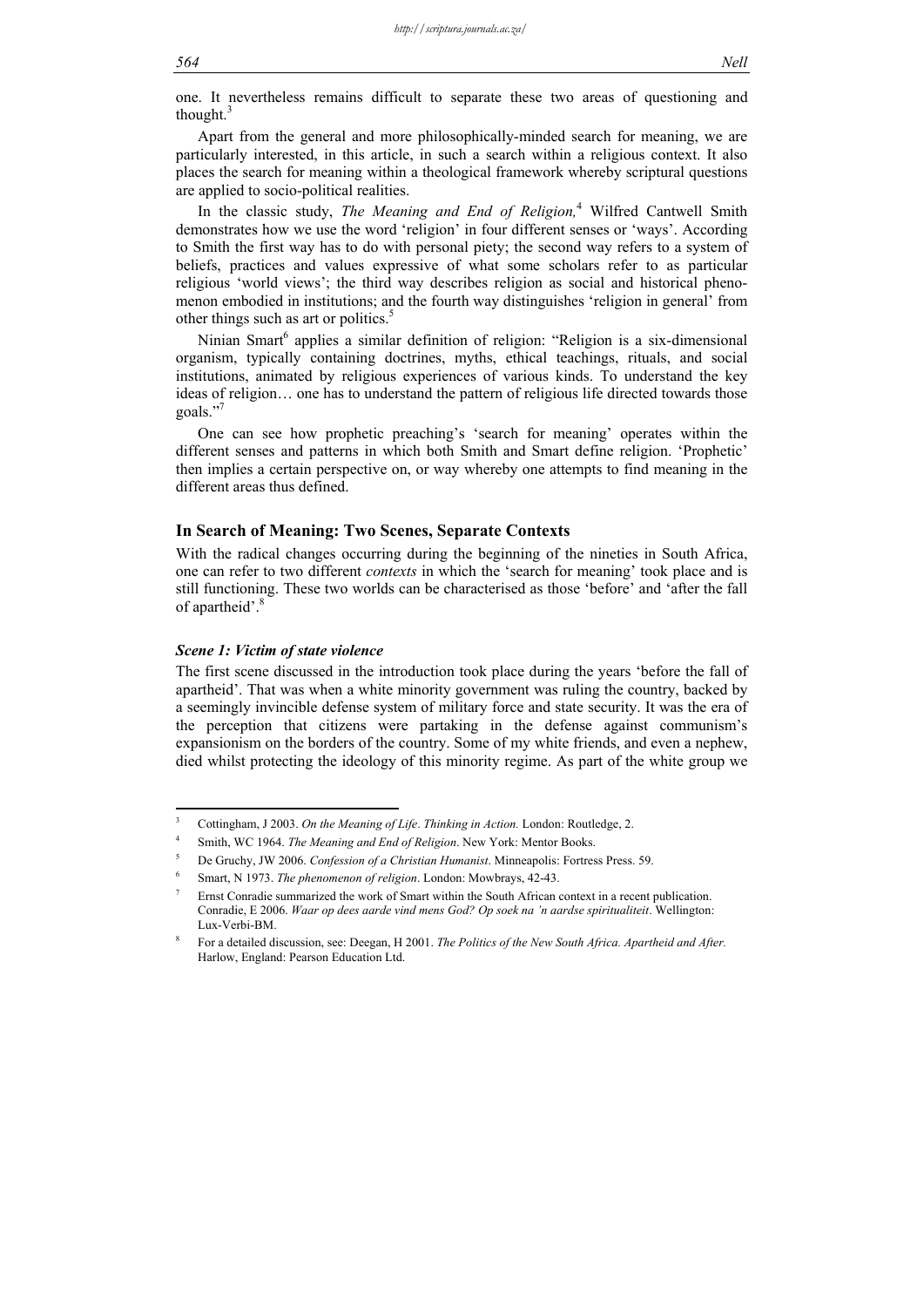came from a *privileged background*<sup>9</sup> with excellent educational opportunities, but it also meant two years of compulsory military service to help keep the socio-political system intact.

With reference to the first scene, Hector Peterson and his friends were on the receiving end of this political reality. Their education system was exceedingly poor. In addition they had to put up with extremely difficult circumstances to make a living in the huge, widespread townships around the city-fringes in South Africa. It was the times of the group areas act, forced removals, pass laws and the like. These conditions provided the breeding ground for socio-political revolution.

In addition it was a male-dominated society wherein mothers were suffering the most because of the plight of their sons on both sides of the socio-political divide. During the hearings of the Truth and Reconciliation Commission (TRC:1995-1996) some of these stories became public knowledge. Citizens throughout the country were shocked by the enormity of the underlying conflict, hatred and violence that have transpired before the political changes took place.

# *Scene 2: Victims of societal violence*

The second scene occurred thirteen years into the new South Africa during the time 'after the fall of apartheid.' Considerable political and socio-cultural changes had already taken place, however for millions of the poor in our country these might well not have occurred.<sup>10</sup> These people are still struggling to make a living. Sometimes they seem forced to resort to brute force to accomplish their means and satisfy their needs. Many of these instances of societal violence are not necessarily because of poverty. The destructive influence of drugs and the detrimental influence of uncontrolled materialism due to the market driven economics and consumer culture provide a mixture of motives.<sup>11</sup>

The first scene, which pictures circumstances during the years 'before the fall of apartheid', provided the backdrop for the development of 'prophetic preaching' in South Africa. The second scene, which sheds light on the other side of the socio-political divide, intensifies the message of the first scene by stressing the need to reach out to one another across the divide.

# **Characteristics of Prophetic Preaching**

1

What does this form of preaching entails? In a qualitative analysis of the preaching of Desmond Tutu, Hennie Pieterse (*et al*) describes prophetic preaching as "one form of preaching, pertaining to social comment and socio-economic and political critique of a society and its body politic." Of crucial importance in taking up the task of prophetic

<sup>9</sup> It is interesting to note how even someone like John de Gruchy, a fierce opponent of apartheid over many years, whilst reflecting on his life and work as theologian, refers to his own framework as a 'privileged position' (2005:204).

<sup>10</sup> For a detailed discussion on the social issues of poverty and exclusion, see the forthcoming publication of Naas Swart, Meeting the Challenge of Poverty and Exclusion: The Emerging Field of Development Research in South African Practical Theology, in. *International Practical Theological Perspectives*.

 $11$  For a discussion on the role of the Dutch Reformed Church after 'the fall of apartheid' cf Weisse. W & Anthonissen, C 2004. *Maintaining Apartheid or Promoting Change? The Role of the Dutch Reformed Church in a Phase of Increasing Conflict In South Africa*. München: Wasmann Münster.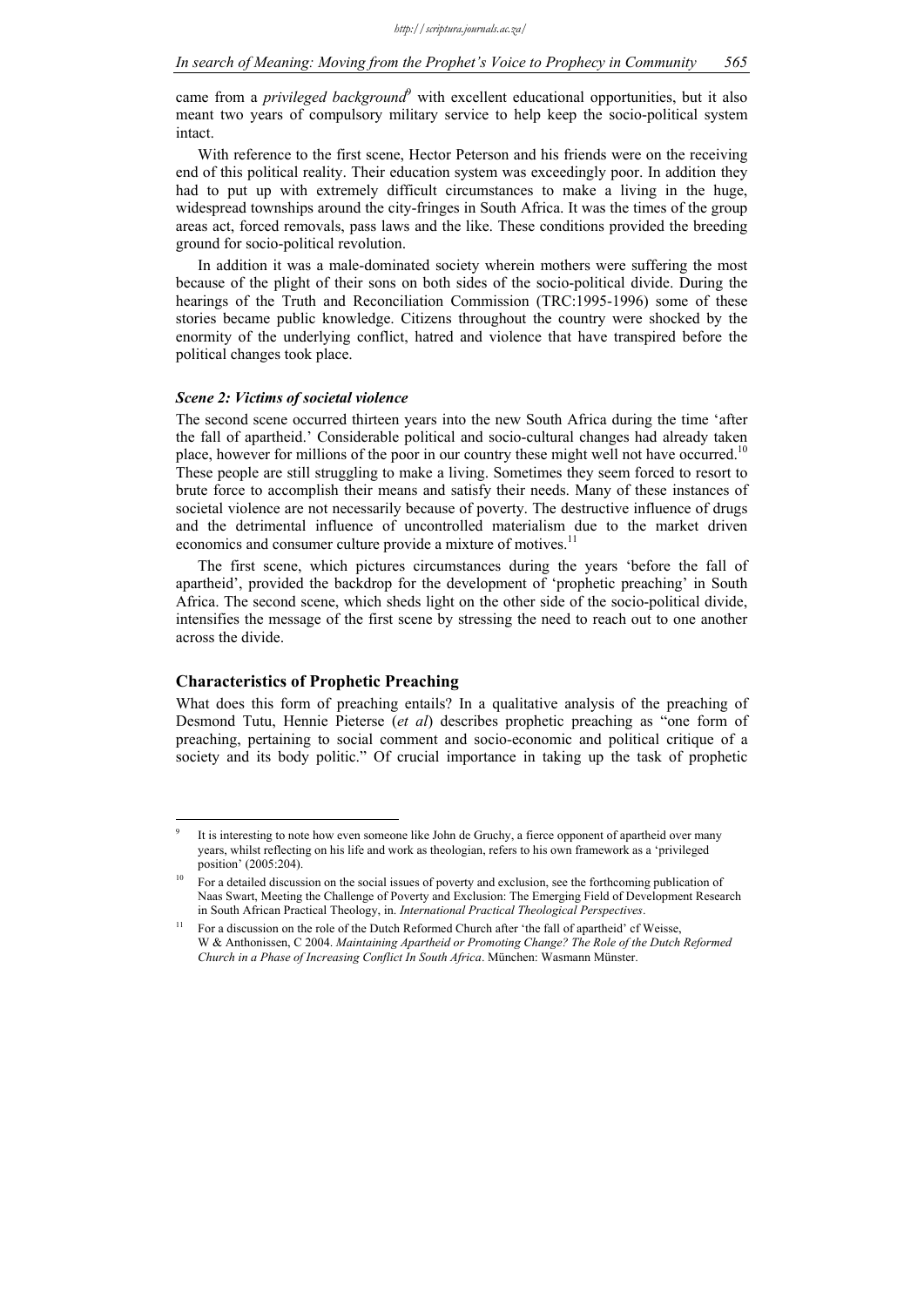preaching is the idea of being "existentially permeated with the *context* in which one preaches".<sup>12</sup>

In similar vein De Klerk writes: "Prophetic preaching enables the community to respond to the critical challenge of social transformation," In that sense one should consider this form of ministering as 'social preaching on justice', which in turn focuses on "fidelity to the community or fidelity to justice for the hungry and oppressed."<sup>13</sup>

In this sense the life and work of exponents such as Desmond Tutu, $14$  Beyers Naudé, Michael Lapsley and many others are living examples of preachers who have not only been victims of apartheid. They have also actively preached within the church *of* the poor and not *for* the church of the poor. This can also be referred to as *embodied* prophetic preaching, as they laid their bodies on the line. It is thus important that a prophetic preacher truly understands the structural injustices that regulate the lives of people by creating situations of oppression and marginalization. This relates to aspects concerning the political, economical and cultural context of society in which such preachers are operating.

In addition they need to have insight into the moral fibre of the people to whom they are seeking to proclaim the good news about the coming of God's Kingdom. It stands to reason that a thorough social analysis of the context on an ongoing basis is important. The results of empirical research, especially those of the social sciences, are indispensable sources for prophetic preaching.<sup>15</sup>

All of this recalls what the Old Testament prophets taught. De Klerk states that their hallmark is "a message that challenges people to change their attitudes and the status quo of the community; a message that deals with controversial issues and calls for systematic reform".16 This is what is in effect meant by *embodied* ministering.

# **Embodied Prophetic Preaching**

One can find an example of embodied prophetic ministry and preaching which played a prominent role during and after the apartheid era in the life and teachings of Reverend Dr. Beyers Naudé. He was a former minister in the Dutch Reformed Church and later became director of the Christian Institute from 1963 until it was banned in 1977. Two examples illustrate his prophetic ministry.

 $12$ 12 Pieterse, HJC (ed.) 1995. *Desmond Tutu's Message: A Qualitative Analysis*. Kampen: JH Kok, 107.

<sup>13</sup> De Klerk, B 2007. *Preaching Hope within a Societal Context of Hunger and Affluence*, in Vos *et al* (eds.) Preaching as Language of Hope, 200.

<sup>&</sup>lt;sup>14</sup> Thorough research has been done on the prophetic preaching of Archbishop Desmond Tutu by Hennie Pieterse and other scholars, cf: Pieterse, HJC (ed.) 1995. *Desmond Tutu's Message: A Qualitative Analysis*. Kampen: JH Kok.

<sup>15</sup> The contributions of the six participants from South Africa during the previous meeting of the Societas Homiletica gave a broad perspective on the many challenges facing prophetic preaching in our context. The contributions were all published in Vos, CJA (*et al* eds.) 2007. *Preaching as Language of Hope: Studia Homiletica 6*. Pretoria: Protea Book House and they were: Vos, CJA, *Preaching the language of Hope*; Mouton, E, *Transmitting Hope in the New Testament*; Cilliers, JH, *Preaching as Language of Hope in a Context of HIV and Aids*; De Klerk, B, Preaching *Hope within a Societal Context of Hunger and Affluence*; Letsoa, R, *Preaching Love as a Support Base for the Alleviation of Poverty*; Msango, M, *Who Touched Me*?

Cf De Klerk 2007:189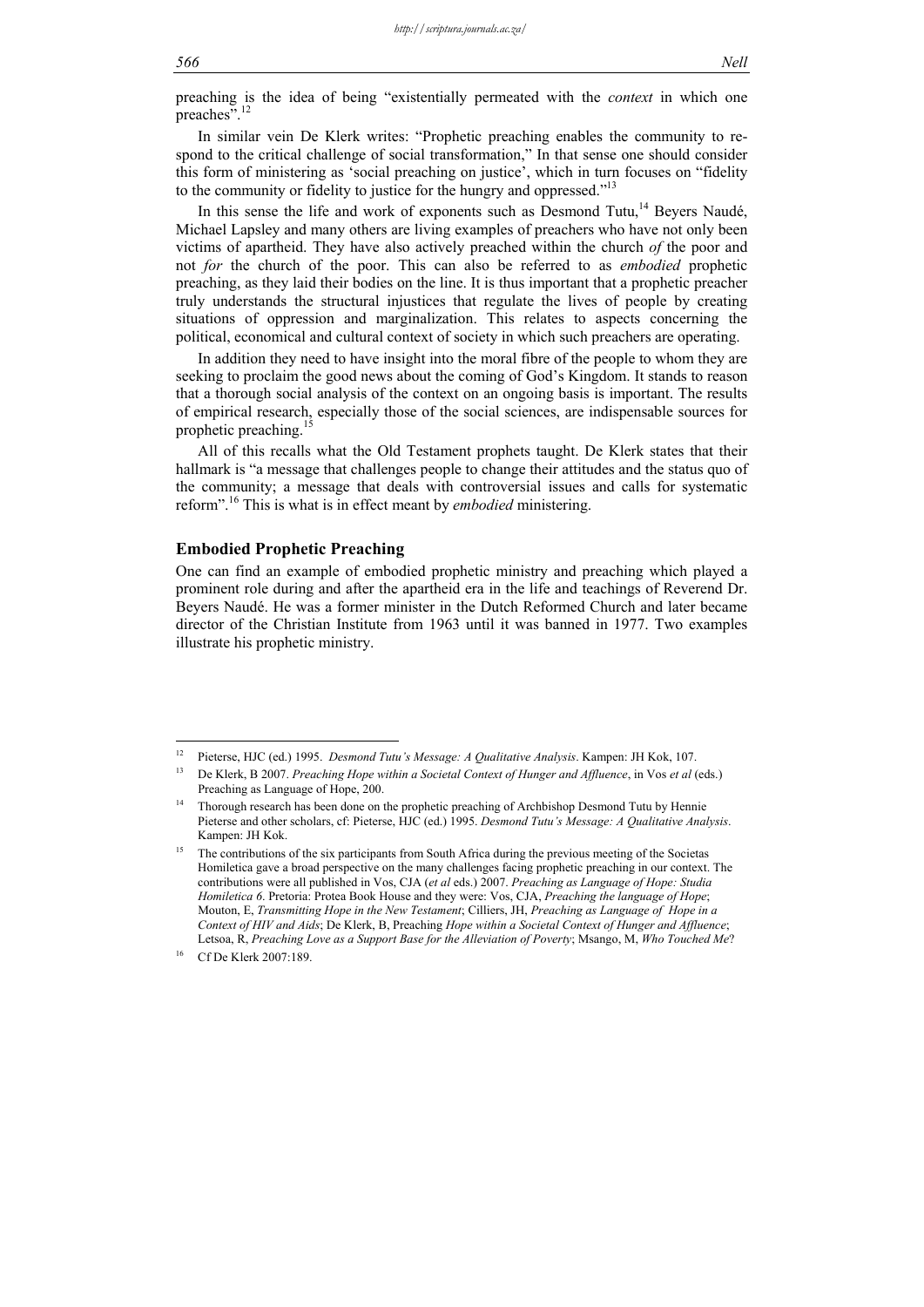#### *To obey God rather than Men*

The first stems from a sermon Naudé delivered on Sunday, 22 September 1963 at the Aasvoëlkop Congregation in Johannesburg. On that occasion he announced his decision to accept the directorship of the Christian Institute of Southern Africa. The theme of his sermon was 'Obedience to God'. The Scripture reading was taken from Acts 5:29 which reads: 'We must obey God rather than men.<sup>17</sup> Naudé gave an exegeses of the Bible text by highlighting the role of the different characters in the story, including that of the central character Jesus Christ. Naudé concluded: "The Apostles rejoiced that they were counted worthy to suffer for their Master, and they continued with their teaching – disobedient yet at the deepest level obedient, unfaithful, yet faithful at the deepest level". He then went on to explain the implications of this decision of the apostles for his own life, for the community of the Dutch Reformed Church as well as for the ministers in the church. His prophetic words for the ministers as prophets still ring true:

Very many ministers are deeply concerned about the course of events in our Church. Many are concerned because it appears that the Church is not free to act solely on the authority of God's Word because of other influences and powers are playing the dominant role. Many are convinced that great changes will have to take place in our ecclesiastical and race relations on many levels. But for various reasons they suppress these convictions: the fear that if they speak, the Church will be harmed, the fear that our members are not yet ready to accept these truths, the possible repercussions in our congregations. In such a situation we are called to act with the utmost responsibility, but certainly not to remain silent. The proclamation of the truth of the Gospel cannot harm the Church of Jesus Christ! And if our members are not influenced by all sorts of powers but are enlightened fully and fearlessly as to just what the Word of God requires of all people (white as well as non-white), then will the Spirit of God not lead them into all truth? Why then do we fear? Has the time not arrived for us to proclaim clearly and with joy: Thus saith the Lord?

These words were uttered a mere fifteen years after the Nationalist Party came to power in 1948 (after which they ruled for a further 27 years as a minority government). When one takes that fact into account the prophetic quality and implication of this uttering by Naudé are startling.

#### *The Flame of Fire and Sledgehammer*

The second example comes from Naudé's farewell sermon given less than two months later: 'The flame of fire and sledgehammer.' The Scripture reading for this sermon at the Aasvoëlkop Congregation on Sunday, 3 November 1963,<sup>18</sup> came from Jeremiah 23:29: "Is not my word like fire," declares the Lord, "and like a hammer that breaks a rock in pieces?" Once again after a detailed exegesis on the life and work op the prophet Jeremiah, Naudé posed the existential question: What are the practical consequences of Jeremiah's ministry for the present context?

If, however, we do not let God's Word be for us the renewing fire, then other fires will consume us; if we do not let God's Word be for us the hammer that breaks the rock, then other hammers will destroy us. Hear this, O people of God! With this message this morning I bring to an end my ministry to you – so different from what any of us ever dreamed or

 $17$ 17 The sermon was translated and published in *The Legacy of Beyers Naudé*, LD Hansen (ed.) 2005:25-29. Beyers Naudé Centre Series on Public Theology.

<sup>18</sup> This sermon was also translated and published in *The Legacy of Beyers Naudé*, 2005:41-45.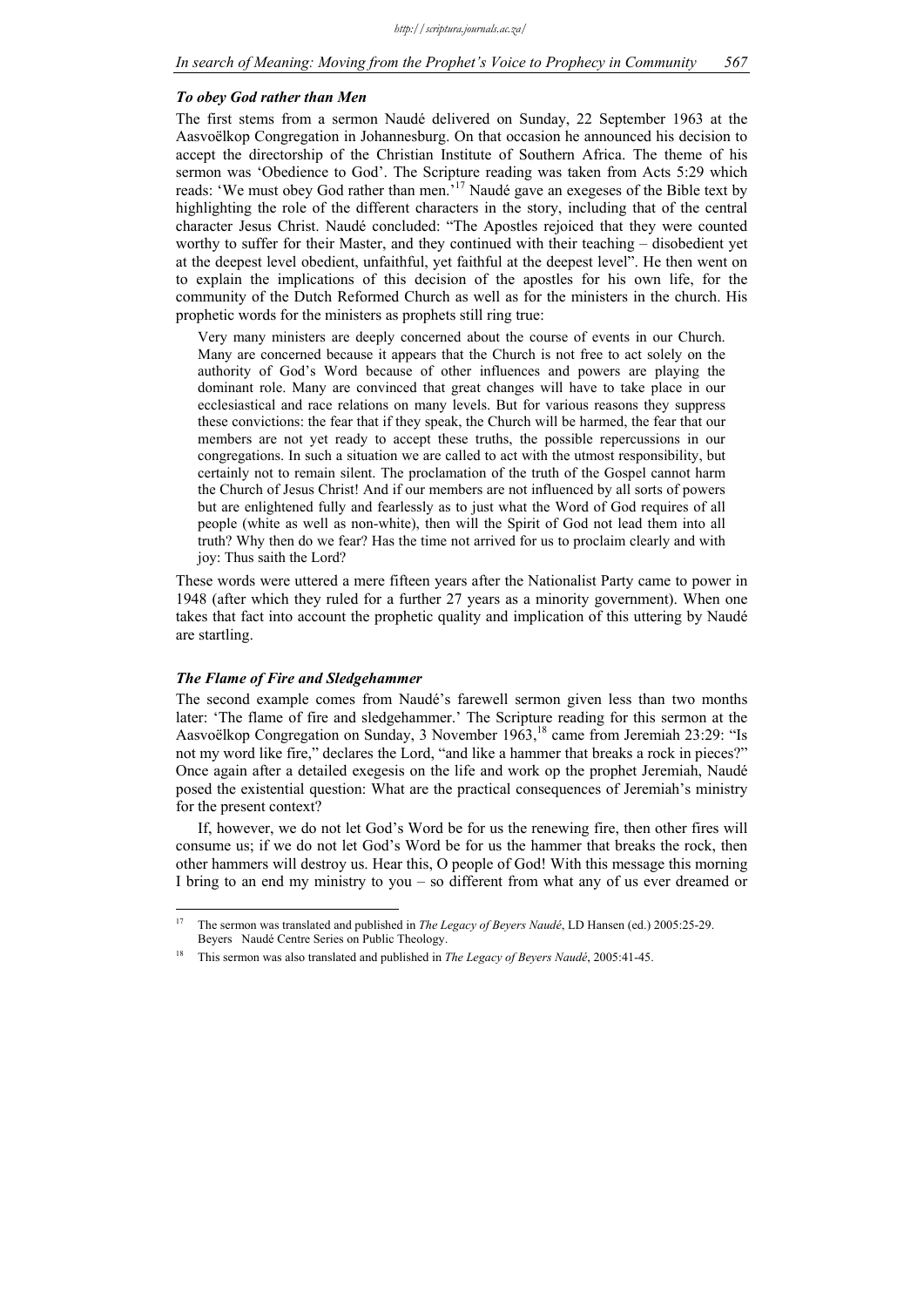We hear once more the prophetic call of obedience to God's Word by Naudé's use of the rich imagery of fire and hammer whereby he clearly distinguished between God's will and human failings. It is no wonder that the well-known church theologian John de Gruchy summarizes Naudé's ministry, stating that Naudé became the figurehead in the global struggle against apartheid. Although Naudé was acknowledged throughout the world for taking that stance, he was a prophet without honour in the (then white) South Africa. He nevertheless was an inspiring example to many seeking to find their way in the mire. De Gruchy fondly discerns: "He was … a true Christian humanist whose ecumenical vision, solidarity with the victims of apartheid and concern for justice and peace arose out of a deep faith in the Gospel."<sup>19</sup>

#### **Why the Loss of Nerve?**

The initial wave of responses from churches and church leaders to the challenges of these documents and to the prophetic preaching as illustrated by the sermons of Naudé, is very instructive. According to Van der Water we can distinguish *four main reasons* why the reaction was not one of enthusiasm:<sup>20</sup>

The first, as mentioned above, stems from the nature and problem of institutionalised ecclesiastical authority in what Van der Water describes as "a distinct over-sensitiveness amongst church leaders about their actual or fallacious institutionalized ecclesiastical authority."

The second reason Van der Water refers to as "trapped within an 'iron cage of history".<sup>21</sup> In this he refers to the research of Pieterse, who cites the sociological perspectives of Yorick Spiegel who in turn makes use of the work of Max Weber. The aim is to disclose how the ministry of most Protestant churches is undermined by bureaucratic structures. Ironically it is the need for well-oiled organization within the church that results in such a trend. Once again Van der Water connects the bureaucratic problem with institutionalism: "The question is not whether but to what extent the trap of institutionalism disempowers and incapacitates the churches, leaving them at best, making prophetic soundings and, at worst, woefully lacking in prophetic and transforming action."

A third reason Van der Water mentions, is "failing to discern 'the signs of the times'". He gives a decisive diagnosis: "It was precisely the non-alertness to and lack of discernment by the churches which prevented them from realizing the opportunities which emerged out of the *historical moment of crisis* in 1985. It was a crisis, and in the key term of the KD, a *kairos* which was brought about, on the one hand, by wide scale and brutal

1

<sup>&</sup>lt;sup>19</sup> De Gruchy, JW 2006. *Confession of a Christian Humanist*. Minneapolis: Fortress Press, 22.

 $20$  Van der Water, 2006:36.

<sup>21</sup> *Idem* 37.

<sup>22</sup> *Idem* 38.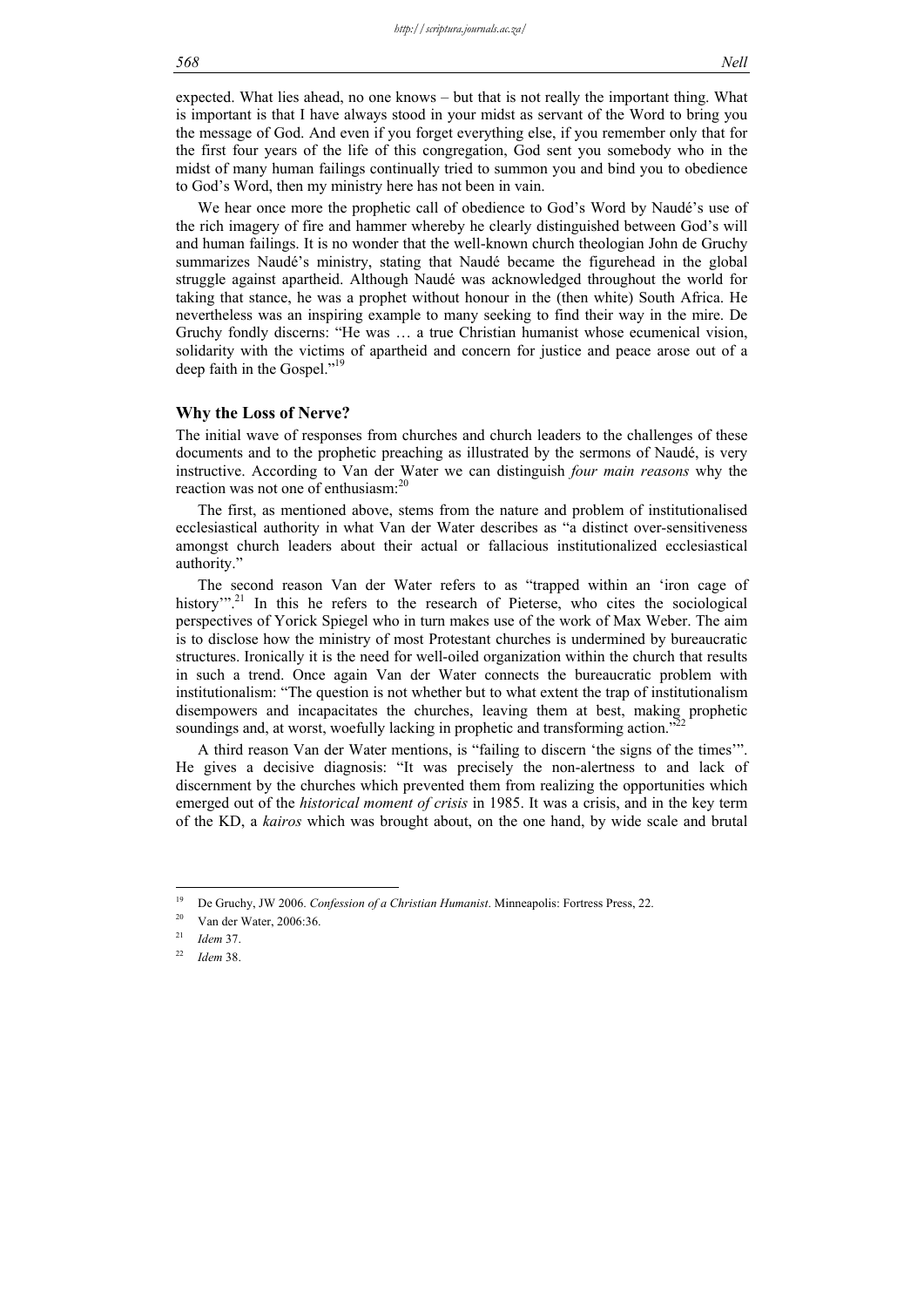repression in the townships, and on the other hand, the upsurge of resistance amongst popular movements."23

The fourth and final reason Van der Water discusses, is "the problem of the churches' amnesia…" He urges the church to recognise that this amnesia is the present result of extensive socio-historical processes. Centuries of social institutionalism had the effect of alienating the church in general from its true theological essence. Therefore "the many layers of social engineering leaves the Church theologically disorientated and often out of touch with its *raison d'être*." This theological disorientation and loss of essential awareness of the church's unique identity leads to a situation where it becomes entangled in "an allconsuming preoccupation with the maintenance of the Church as institution".

DJ Smit however is of the opinion the main reason for the 'loss of nerve' is that there is no longer a 'struggle church' opposing a common enemy. The result is that most churches have withdrawn into their own spheres of denominational activities. "Attempts to recover the prophetic ecumenical spirit and to engage churches in a common struggle against for example HIV/Aids or the disastrous effects of the global economy have mostly proven to be without visible success."<sup>25</sup>

Van der Water concludes by giving the following summary and posing applicable open questions:

Given the fact that the institutionalized churches, by their very nature, cannot be relied upon to provide the well-spring for a dynamic prophetic Christianity, the question arises as to *who* shall provide the source or sources for an ongoing contextual and charismatic prophetic theology and praxis? ... Where shall the churches derive the vision from which it could direct them on the way to embarking on theological paradigm shifts which make them more mission-driven and less maintenance-orientated?<sup>26</sup>

These decisive questions need to be tackled and translated into the prophetic preaching ministry of the church. But it is firstly important to consider some other broader societal influences that impact on the challenge of prophetic preaching. This will guide one in the search for meaning, which is not such an easy undertaking in post-apartheid South Africa!

# **'Collapse into Modernity'**

Together with the reasons Van der Water and others put forward for the non-enthusiastic reaction to prophetic preaching in apartheid South Africa, are also broader influences and changes that help to explain why prophetic preaching is still facing serious challenges in the post-apartheid environment.

South African society is currently experiencing what Smit calls a 'collapse into modernity.<sup>27</sup> According to him 'modernity' in this context would imply "social forces and

1

<sup>23</sup> *Idem* 39.

<sup>24</sup> *Idem* 40-41.

<sup>&</sup>lt;sup>25</sup> Smit, DJ 2007. Mainline Protestantism in South Africa – and modernity? Tentative reflections for discussion, International and Interdisciplinary Meeting on Religion and Development: Crisis or New Opportunities?, Free University, Amsterdam, Netherlands, 14-15 June 2007:7.

<sup>26</sup> Van der Water, 42.

<sup>27</sup> Smit, D J 2007:2.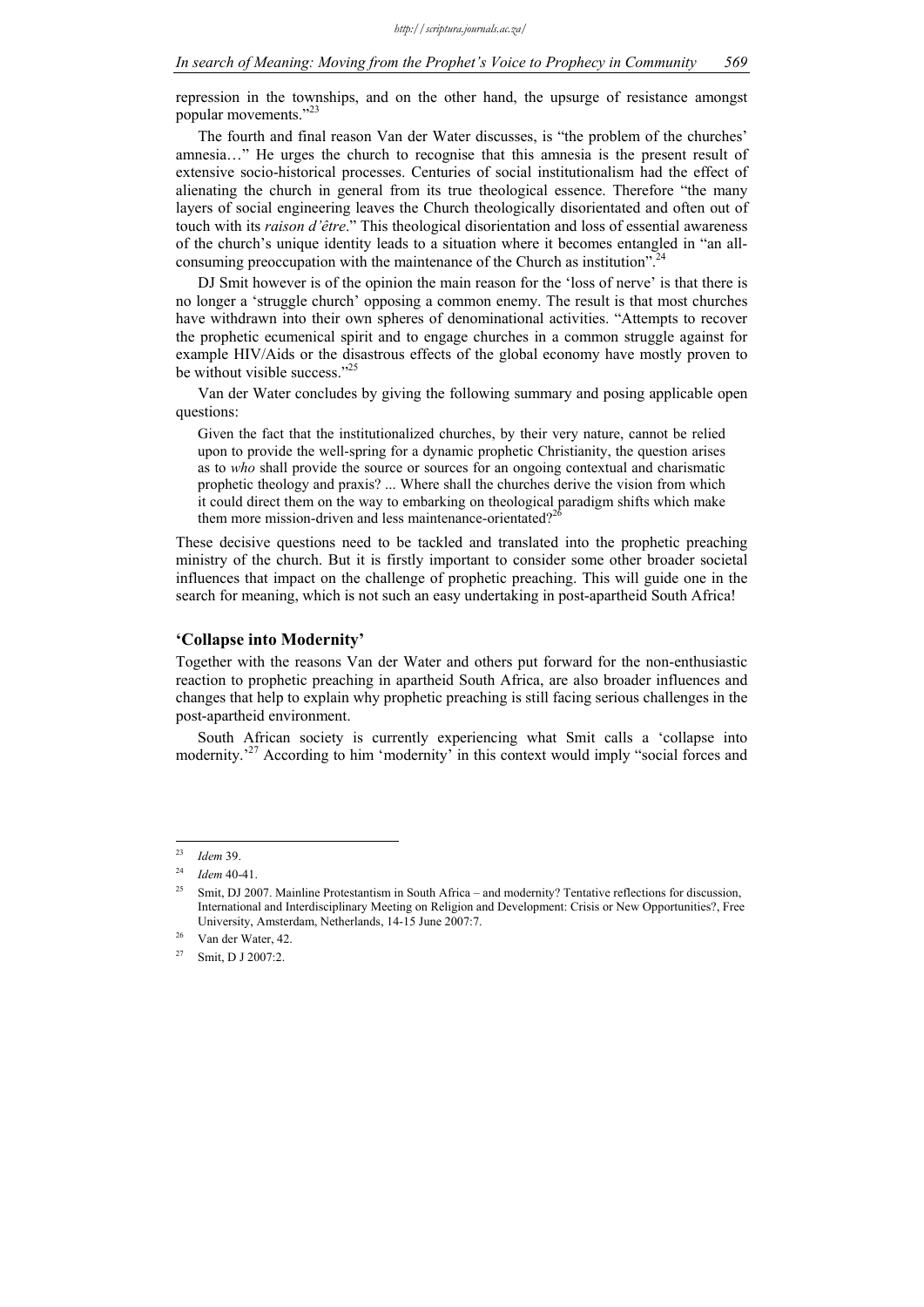institutional forms – secularization, industrialization, bureaucratization – that embody the Enlightenment ideals of rationality, individual autonomy, and progress".<sup>28</sup>

Smit<sup>29</sup> goes on to discuss six material claims which explain this unfortunate collapse.

- Firstly during the past fifteen years in South African society major *social transformations* were effected which have been radical, dramatic and comprehensive. Smit reiterates: "The country moved overnight into a process of what could be called radical modernization and in many ways it still finds itself in the dynamics of this historical process."
- Secondly, the churches *"were part and parcel of this transformation"* because the Protestant and in particular Reformed Churches were previously involved in the formation and justification of apartheid. Some Reformed Churches were however deeply involved in the struggle against apartheid and the striving for democracy, freedom and social justice.
- Thirdly *'no single theoretical approach'* can describe what has been taking place in South Africa to date. According to Smit these theoretical frameworks may contribute valuable insights but no ready-made theory will be sufficient as such. In this sense it is better to view modernization as an ongoing process which is difficult to define.
- Fourthly, a global perspective, in other words making use of contemporary theories of *globalization*, will be of great importance in order to comprehend the changes taking place in the country. In this instance Smit concludes: "It is therefore helpful to see globalization as in fact the intensified and accelerated form of modernization ... and it is in this form that South Africa today is being challenged and transformed by processes of modernization."
- Fifthly one has to understand that the churches in South Africa are themselves on the *receiving end* of these contemporary global processes of modernization. "They are not merely actors, but they are being acted upon. It is not as if they are totally free to decide whether they will contribute to modernization, to development and progress. They themselves first of all undergo modernization… in these particular forms."
- Lastly, Smit discusses the way in which one uses the term 'church', because the church exists in very specific *'concrete and visible, social forms*.*'* Smit distinguishes three basic forms of the church namely regular worship and local *congregational* life; the policies and practices of *denominations* and the ecumenical church; the spirituality, witness and actions of *individual believers*. It is interesting to note how and why the prophetic voice became silent during the past fourteen years in all three forms of church life which Smit distinguishes.

## **The Way Forward?**

These comments challenge one to consider the following questions: What can be done to nurture the prophetic impulses of preaching in an ongoing search for meaning? How can the church leaders in South Africa rescue the prophetic critique from being submerged under other searches for meaning in this new democratic dispensation? How can the exponents of such a ministry enhance a paradigm for prophetic preaching?

<u>.</u>

<sup>28</sup> Vanhoozer, KJ 2003. Theology and the condition of postmodernity: a report on knowledge (of God), in Vanhoozer (ed.) 2003. *The Cambridge Companion to Postmodern Theology*. Cambrigde: University Press, 7.

 $29$  Smit, 2007:2-4.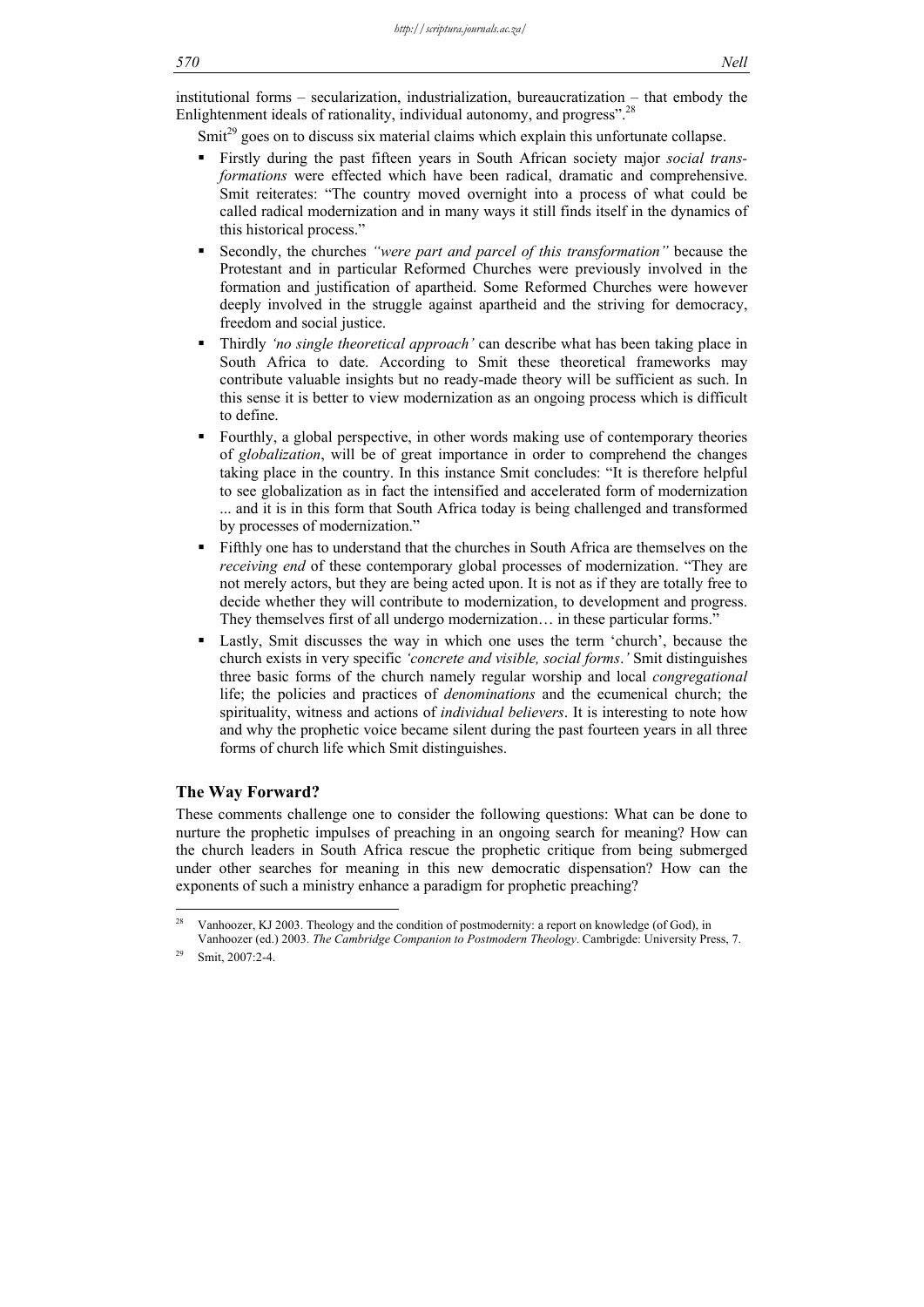Van der Water suggests the following guidelines in a search for meaningful answers: "The basis for a solution to the above must surely be sought in conjunction with an appreciation for and appropriation of the paradoxical nature of the church itself, namely that the church has been constituted and historically sustained by both *charisma* and *institutional structure*."30

I agree [concur] with Van der Water's inclination, but nevertheless propose that one's quest ought to begin by retracing one step. One first has to consider the epistemological starting point of a 'paradigm for prophetic preaching'. In other words, before focusing on the institutional and charismatic nature of the church, let us first ask what we ourselves understand by a new paradigm for prophetic preaching.

# **A Theodramatic Paradigm for Prophetic Preaching**

In light of this I would like to propose a new paradigm for such ministry and preaching. The 'theodramatic paradigm or horizon' for practicing theology, is not a new theorem. Von Balthasar already wrote his major work on Theodrama in 1983.<sup>31</sup> Relatively new however is the application and implementation of this paradigm in the field of practical theology and homiletics.<sup>32</sup> Healy elucidates on this usage:

A theodramatic horizon or metanarrative is particularly appropriate for reconfiguring ecclesiology as a practical-prophetic discipline. This is because it can hold together in tension a number of elements that otherwise may be confused or separated or treated one-sidedly. These tensive elements include the following: the churches identity is fully constituted by both divine and human agency, permitting theological reflection upon the concrete church; the church's role includes the formation of the individual disciple's distinctive identity; the church's orientation renders it superior to others, yet it is dependent upon others and is always more or less sinful; the church claims to be orientated to ultimate truth, yet it must acknowledge that our view of that truth is limited by our location within the ongoing drama.<sup>3</sup>

Smith points out the primary responsibility this paradigm entails for the church within a North American context. The postmodern church acknowledges its main responsibility: to live (i.e. act out) the story of salvation for the world. In light of the church being seen as the stage where God's drama is played out, Christians have a certain responsibility. Smith stresses the need "to 'act well', we might say, to faithfully play out the love of God in the church as community of love and justice. Our storytelling should be supported by our story

1

Van der Water, 2003:39.

<sup>31</sup> Von Balthasar. HU 1983. *Theo-Drama: Theological Dramatic Theory: V: The Last Act*. San Francisco: Ignatius Press.

In recent times we saw the publications of several scholars in making use of a theodramatic approach to theology and also to practical theology. See for example: Healy, NM 2000. *Church, World and the Christian Life: Practical-Prophetic Ecclesiology*. Cambridge University Press. Horton, MS 2002. *A Better Way: Recovering the Drama of God-Centered Worship*. Grand Rapids: Baker. Vanhoozer, KJ 2005. *The Drama of Doctrine: A Canonical-Linguistic Approach to Christian Theology*. Louisville: Westminster John Knox; Quash, B 2005. *Theology and the Drama of History: Cambridge Studies in Christian Doctrine*. Cambridge: Cambridge University Press; Osmer, RO 2005. *The Teaching Ministry Of Congregations*. Louisville: Westminster.

Healy, 2000:22.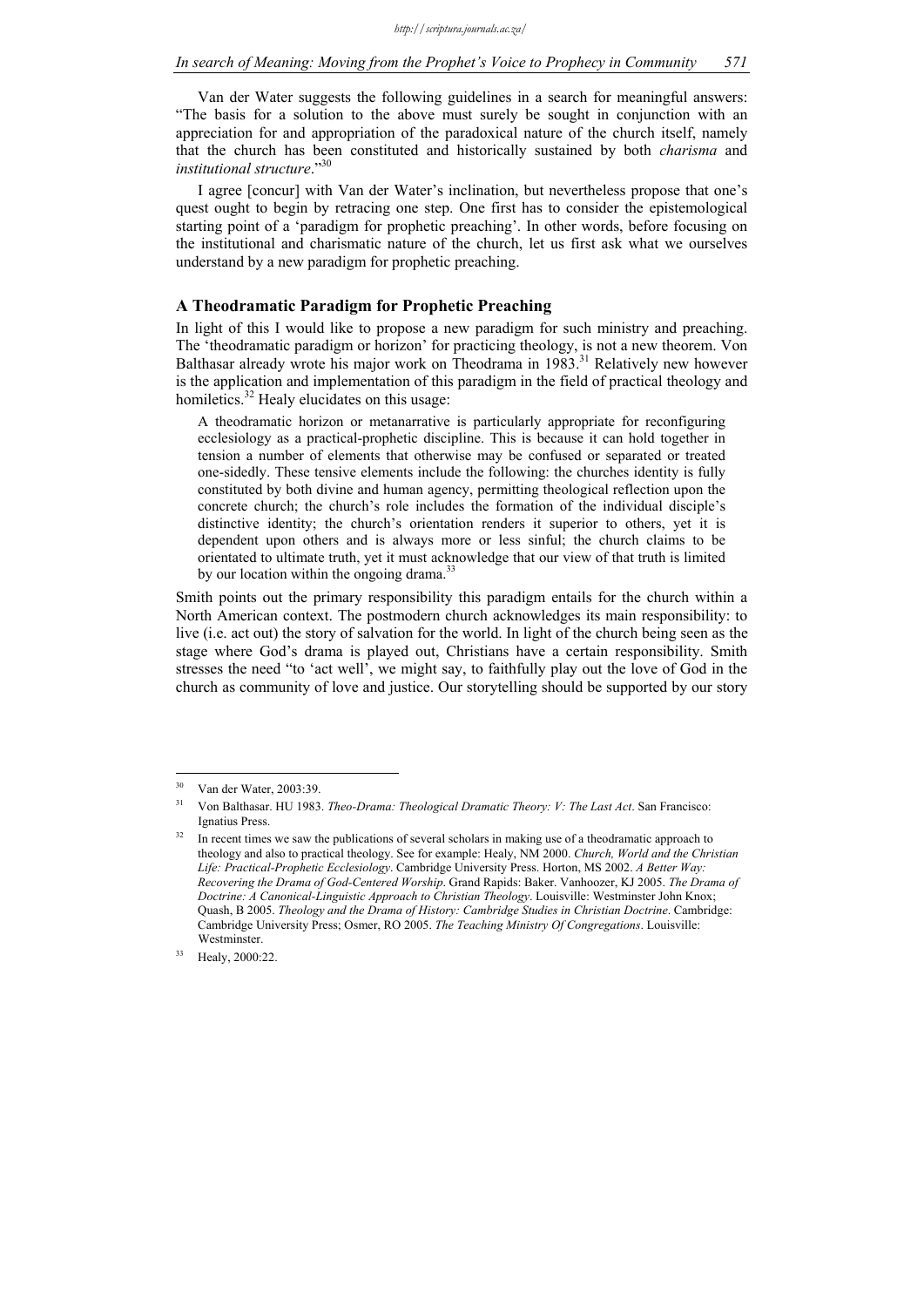#### *572 Nell*

living"<sup>34</sup> This proposal applies equally to the challenges facing the churches within the current South African context.

Prophetic preaching in search of meaning, defined within this paradigm, will then be part of the Christian tradition's inquiry into how best to respond to Jesus Christ. It will also help to provide new avenues within which the church can comprehend and express itself as a communal embodiment of that inquiry. That could be done by providing a clear prophetic alternative by acting as a community of love and justice.

#### **Prophetic Preaching as Part of Regional and Local Theatre**

Vanhoozer takes his cue from George Lindbeck and others who locate the criteria of Christian identity in Spirit-led church practices. Building on this criteria he details how doctrine serves the church – the theatre of the gospel – by directing individuals and congregations to participate in the drama of God's action to renew all things in the Lord Jesus Christ. In the book's last chapter with the heading: "Creeds, confessions, and the pastor/director" Vanhoozer considers doctrine and the practice of theology within the theatre of congregational action.<sup>35</sup>

Vanhoozer starts the chapter by stating: "The church is a company of amateurs who gather together to do holy and vital theater: of the gospel; of word and sacrament; of martyrdom; of reconciliation; of holy folly. How on earth does one organize such a production?"36 He goes on to discuss four aspects of organizing 'such a production': directing the company as pastoral theology, masterpiece theatre as creedal theology; regional theatre as confessional theology and local theatre as congregational theology. He neatly summarizes this theodramatic approach:

Doctrine is a condensed form of Christian wisdom, rooted in the Scriptures and accumulated over the centuries, about how rightly to participate in the drama of redemption, which is to say, in the life of the triune God. To recapitulate: the Father is the playwright and producer of the action; the Son is the climax and summation of action. The Spirit, as the one who unites us to Christ, is the dresser who clothes us with righteousness… While the Holy Spirit is the primary director who oversees the global production, it is the pastor who bears the primary responsibility for overseeing local performances. The pastor is an assistant director at best, assisted in turn by the theologian as dramaturge. Ideally, the pastor is also a theologian. In any event, the pastor is also a player in the drama who directs as much by example as by precept. The director is the mediator between the script and the actors. $3<sup>3</sup>$ 

Further refining the image of the pastor as director, the first commandment of the director according to Vanhoozer, is *obedience to the text.* Therefore the analysis of the play is of major importance in directing the process of preaching in this instance. In addition the director has to communicate the interpretation of the script to the actors and audience, train

 $34$ 34 Smith, JK 2006. Who's afraid of postmodernism? Taking Derrida, Lyotard and Foucault to church. *The Church and Postmodern Culture.* Grand Rapids: Baker Academic, p.77.

<sup>35</sup> Vanhoozer, 2005:445-457.

Vanhoozer 2005:445.

<sup>37</sup> Vanhoozer, 2005:448. Upon reflecting briefly on the prophetic life, work and preaching of Beyers Naudé, we recognize the different aspects of the approach Vanhoozer identifies. In this sense it is quite ironic to learn from Naudé's story that some of his best "performances as actor in the drama" were when he was actually not allowed to play his role in public. But that did not keep him from directing from behind closed curtains as mediator between the script and the actors at large.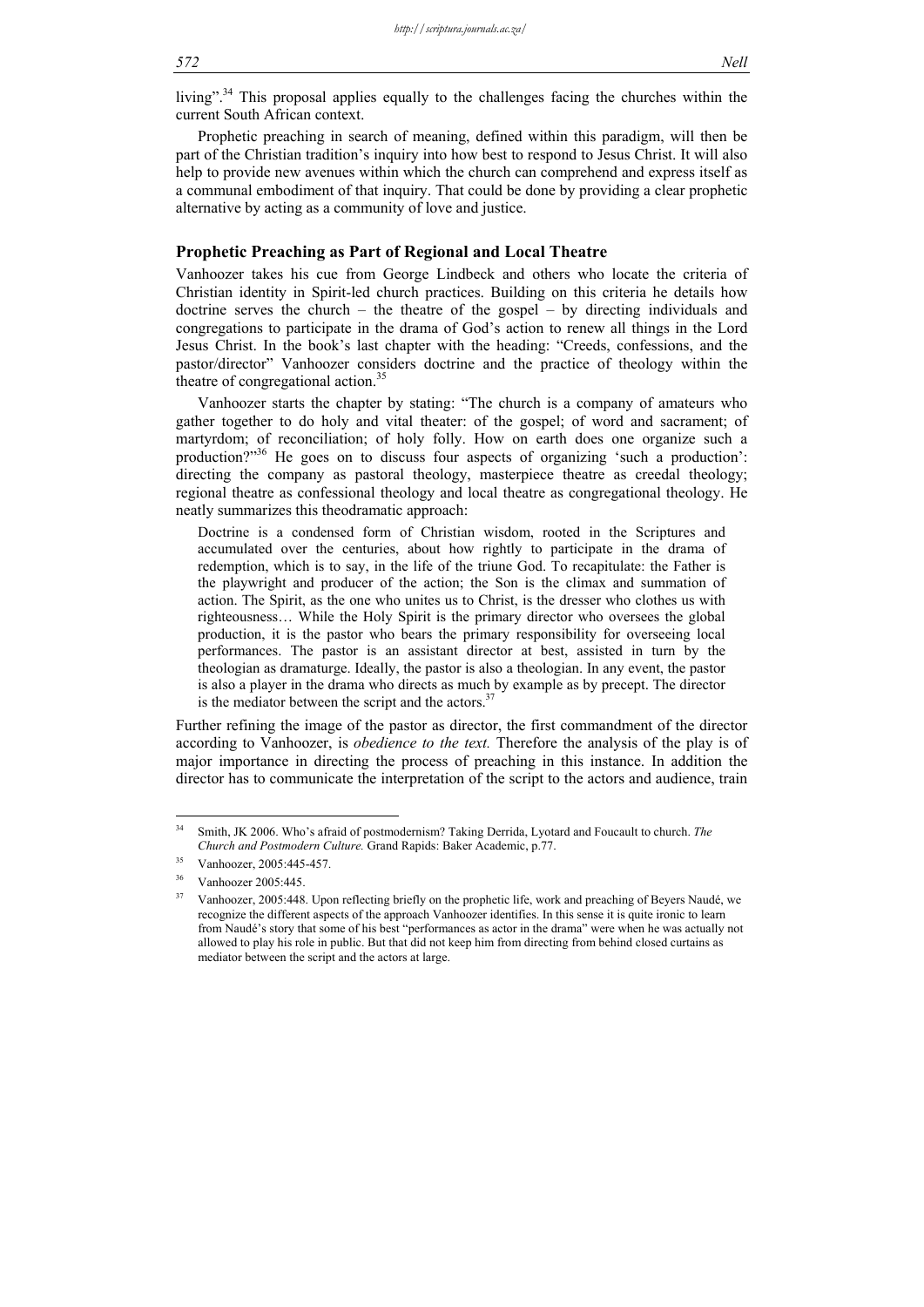the actors and get them to work together. Vanhoozer stresses the fact: "What the pastor/director really needs to do is take the congregation's imagination captive to the Scriptures so that the theodrama becomes the governing framework of the community's speech and action  $(2 \text{ Cor } 10:5)$ ".<sup>38</sup> Herman Mellville's image whereby 'the pulpit leads the world' like a ship's prow breaks through uncharted waters, is striking in this regard.<sup>39</sup>

# **Getting the Act Together**

Without getting entangled in excessive detail about the role of the (prophetic) pastor as director and player in the drama of local theatre, I want to concentrate on certain aspects concerning the 'plot' for prophetic preaching. Here *theology* plays a crucial role in offering direction with regard to the actions and events of the plot. In this interaction between the pastor as 'assistant director' and the other congregational role-players, the local theatre of congregational theology turns into a prophetic community. That is because "the church communicates the meaning of the play through its bodily action."<sup>40</sup>

It was Leslie Newbegin who described the faith community as 'a hermeneutic of the gospel'.41 In this sense it is comforting to know that the pastor and his/her company of actors do not have to start from scratch. There is always a prior performance history to fall back on, indeed a history of 'great performances.' In this creedal and confessional theology is of great help at a time when too many contemporary Christians "know neither the script nor these great performances."<sup>42</sup> By acting as apprentice to *creedal theology* the prophetic preacher in conversation with the congregants helps the local church to understand its role in the light of the universal church. In that sense one also realizes that the local church is not the first company attempting to stage performances from Scripture content.

*Confessional theology* goes further and assists the preacher "by mediating between the universal (catholic) and particular (local)." This entails a distinct development since the Reformation in the sixteenth century because of "the lack of consensus about how to resolve theological debates … (and) because they addressed problems that affected their time and space."<sup>43</sup> Because of this development one can now speak of 'regional theatre.'

Confessional theology wasn't limited to the sixteenth and seventeenth centuries. A next wave of this form of theology came into prominence during the twentieth century. Prime examples thereof were the *Barmen* (Germany) and *Belhar* (South Africa) Confessions. Both *status confessiones* operated as prophetic witnesses each within their respective contexts. In that sense confessional theologies form part of the 'great performances' as responses to their own historical context. They thereby also contain lessons for the church as a whole.

Vanhoozer summarizes: "While they invariably affirm the ancient creeds, they also respond to further complications and questions concerning the best way to understand the theodrama in specific cultural and intellectual contexts. Perhaps it is best to think of

 $38$ Vanhoozer 2005:448.

<sup>39</sup> From *Moby Dick*, 148.

Vanhoozer 2005:448.

<sup>41</sup> Newbegin, L 1989. *The Gospel in a Pluralistic Society*. Grand Rapids: Eerdmans Publishing Company, 222.

<sup>42</sup> Vanhoozer 2005:449.

<sup>43</sup> Vanhoozer 2005:452.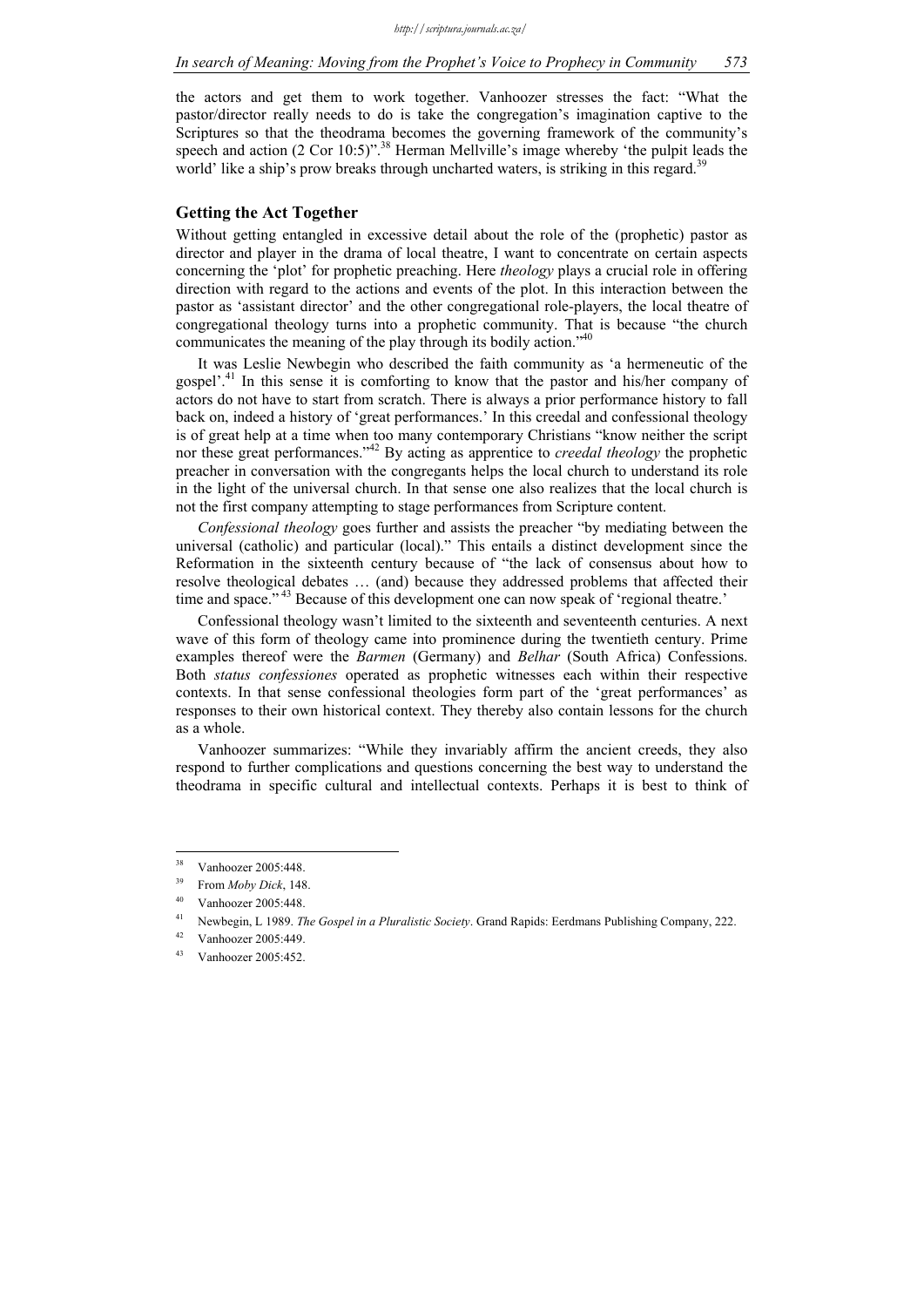confessional theology as local performances with staying power, and *thus of more than local interest only.*"

# **Belhar and Prophetic Performance**

In this concluding section I want to make use of the Belhar Confession as an example of 'prophetic local performance.' By using this Confession's underlying theological framework as a guide I want to single out at least 'three acts of the plot' when one accepts the challenge of performing prophetic preaching within a South African context in search of meaning. I shall describe these three acts as: "taking hands, embracing each other and giving back the bicycle" (a contextual idiom that will be explained in full).

### *'Taking Hands' (Unity)*

The Belhar Confession's first article centres on 'unity'. Many articles and books have been written on this topic. I therefore only want to stress one aspect of this prophetic action.<sup>45</sup> The topic is the ongoing struggle to recognize *the other* within the South African context. With regard to the Dutch Reformed Church the complex set of relationships with *the other* (cultural, religious, gender) is shown still to be the most important factor in the struggle to construct a Christian identity (and that being after the changes of 1994).<sup>46</sup>

Prophetic preaching aims to express the dynamic relationship between God and the world, as portrayed in the story of the covenant people of Israel, and thereafter in the birth, life, death and resurrection of Jesus of Nazareth. Therefore this form of preaching has the responsibility to demonstrate the many different ways in which people can and must 'take hands' through accepting these 'others.' In such a diverse country with a history of 'enclavement $\overline{A}^{47}$  it is necessary never to cease the prophetic call to reach out with open arms and cross the many different divides between people.

 At this stage one can briefly recall the examples (two scenes on different sides of the divide) with which this article started as well as the view on the development in the life and preaching of Beyers Naudé. In light of these instances one realizes the importance of the prophetic imperative 'to take hands' in the plot development of local and regional theatre. In the so-called 'post modern world' globalization has expanded beyond many boundaries but at the same time created religious and ethnic fragmentation that resulted in widespread polarization. Therefore 'taking hands' would be a central act in regional and local theatre.

#### *'Embracing each Other' (Reconciliation)*

The second article in the Belhar Confession focuses on 'reconciliation and forgiveness.' Almost ten years ago after attending hearings of the Truth and Reconciliation Commission a columnist wrote in the *Daily News:* "The sad truth is that, for a whole host of reasons,

 $\overline{44}$ Vanhoozer 2005:453.

<sup>&</sup>lt;sup>45</sup> For example: Smit, DJ 2003. Unity in church and society? – theological reflections on an ongoing challenge in South Africa today. *Scriptura* 83:305-314.

See, Aaboe, J 2007. The Other and the construction of cultural and Christian identity: The case of the Dutch Reformed Church in transition. Unpublished Dissertation, University of Cape Town.

<sup>47</sup> Aaboe, 2007:62-68 makes use of Mary Douglas' *Enclave Theory* to show the many ways in which the global resurgence of ethnic and religious enclaves once again challenge the identity of Christians, and the way in which we are still battling with the notion of difference [separateness?].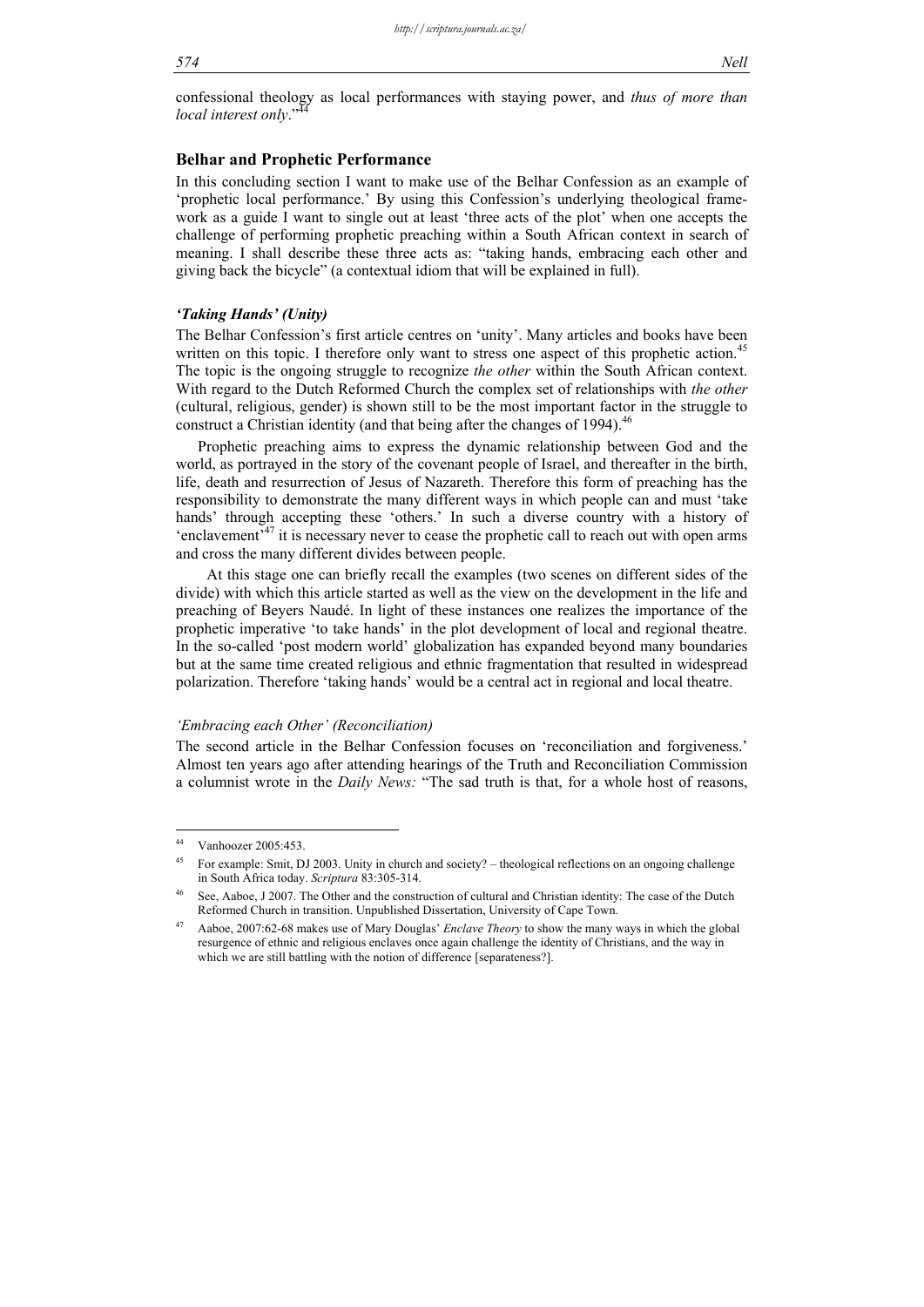South Africans are not any more reconciled to one another now, especially across racial divides of old, than they were before the inception of the Commission."

It is obvious that individual believers, faith communities and denominations have a lot of unfinished business within South African society. It is quite evident that reconciliation will be futile if we do not get to the root of the pathological socio-economic structures that further unemployment and ongoing poverty especially in black communities. In this regard South Africans are in desperate need for initiatives that seek to address the multiple economic, social and political problems in this country.

Prophetic preaching implies a call to faithfulness and spiritual renewal characterised by a genuine love for others (1 Cor 2:13-16). It is all about spiritual discernment and a response to Jesus' mandate according to Luke 4:18.49 This means to operate with, in the words of Allan Boesak, 'the tenderness of conscience,' in other words with the prophetic cry that 'this must not be.'50

Prophetic preaching on reconciliation and forgiveness should be accompanied by initiatives illustrating the importance and need to revisit the past through narrative and storytelling. The preaching process should create spaces where people feel safe to bring the victims and victimizers into authentic relationships. Such relationships would be characterized by acknowledgment of past injustices and the willingness on both sides of the divide to engage in a process of forgiveness and reconciliation.

One such initiative, in which I had the privilege to participate, forms part of the *Institute for the Healing of Memories* in which Father Michael Lapsley<sup>51</sup> plays a leading role. Congregation members of previously advantaged and disadvantaged communities follow a specific programme. It usually takes place during a weekend and is set in an 'island situation' where storytelling stands central. The weekend closes with a worship service in which each participant partakes, with the sharing of the Eucharist as the final act.<sup>52</sup>

To create such a zone of reconciliation is one of the largest contributions of faith communities to the process of reconciliation and forgiveness in this country. At the same time these acts become prime examples of local theatre where all who partake play a significant role in the ongoing theodrama.

#### *'Giving Back the Bicycle' (Justice)*

The actions of 'taking hands' and 'embracing each other', are linked closely with the third part of the act, namely 'giving back the bicycle.' Michael Lapsley explains this act as follows: "Bicycle theology is when I come and steal your bicycle. Six months later I come back to you and admit that I am the one who stole your bike. I am sorry I stole your bike. Please will you forgive me? Because you are a Christian, you say: Yes, I do forgive you. Of course I keep the bike."<sup>53</sup>

<sup>48</sup> 48 *Daily News,* Wednesday, 11 August 1999.

<sup>&</sup>lt;sup>49</sup> See Goba, B 2003. The quest for truth and reconciliation: A prelude to new expressions of humanity and sprituality, in Speckman & Kaufmann (319).

<sup>50</sup> Boesak, A 2005. *The Tenderness of Conscience: African Renaissance and the Spirituality of Politics*. Stellenbosch: Sun Press.

<sup>51</sup> For an interesting account of the life and work of Father Michael Lapsley, see: Worsnip, M 1996. *Michael Lapsley: Priest and Partisan, A South African Journey*. Ocean Press.

<sup>&</sup>lt;sup>52</sup> For the work of the Institute for the Healing of Memories visit: www.healingofmemories.co.za

<sup>&</sup>lt;sup>53</sup> Lapsley, M 2000. Column, in: *Sunday Independent*, 11<sup>th</sup> of June.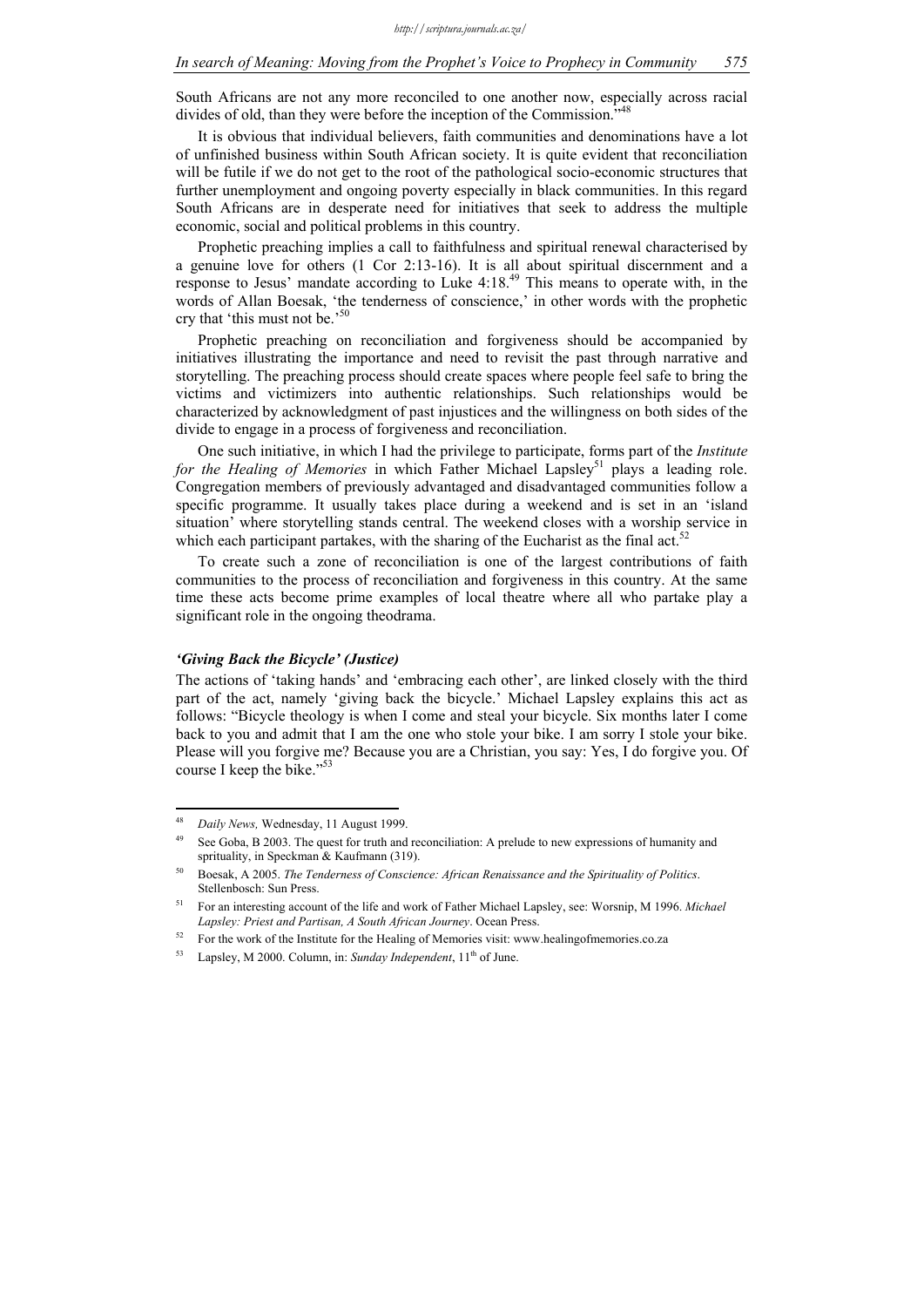It should be obvious that the kind of theology Lapsley exposes implies no more than 'cheap grace' and a misperception of forgiveness that not helping the cause of justice. Much more is needed to effect authentic reconciliation. Regional and local theatre in the form of prophetic preaching can help in imaginative ways to facilitate these processes. Bonganjalo Goba writes: "Many of us especially in the religious communities have realized that reconciliation as a pursuit to promote justice is no longer just an option but a moral imperative. It is a challenge to choose who we are as we build a new society." $54$ 

By translating this practice into theodramatic terms (i.e. the enactment of 'giving back the bicycle') preachers are continually getting clarity on their supposed roles in helping to build a new society. Throughout this process they become witnesses to society in general of the ways in which each and everyone can play these roles with integrity.

The Institute for Church-led Restitution is one amongst many similar organizations that minister to religious communities by facilitating this important act of justice in our country.<sup>55</sup> By their practices it becomes clear that the South African community needs more than just a social enactment of 'giving back the bicycle'. The following quotation illustrates the point: *White people, I wish you can understand that we don't want your houses, your money or your jobs … we want your hearts, your friendship, your love. We want you*!

These words uttered by an unemployed, thirty-something father and member of the Uniting Reformed Church in Khayelitsha at the (before mentioned) Healing of Memories and Restitution workshop, made a touching and far-reaching impression. Being a black South African Christian he doesn't in the first place think about restitution in monetary terms. This member of the black community isn't primarily interested in white people's material possessions. He yearns for something simple but of greater significance – for white people to give themselves!

#### **Conclusion**

We thus propose a new relevant paradigm for prophetic preaching, operating with the above-mentioned plot in three acts as part of the theodrama. Such a form of preaching in search of meaning faces many challenges on the ever-changing stage of practicing theology in Southern Africa. Dramatic changes are currently (2008) playing out in the political arena (change of presidents, xenophobia, party politicking) and on the economic stage (worldwide recession, electricity cuts and the resulting job losses). With the availability of such a dramatic script there is the proverbial 'never a dull moment' in the local and regional theatre of prophetic preaching.

The 'theodramatic horizon' opens new avenues of approaching the challenges facing South African society. It invites all role players to partake with head, heart and hand in the ongoing drama of structuring new Christian identities in a continent full of drama.<sup>56</sup> Some of the essential questions with which church leaders and members of religious communities constantly have to deal are:

<sup>54</sup> Goba, 2003:317.

<sup>55</sup> One other example is the work of the Diakonia Council of Churches, with the *Oikos Journey* as one of their publications with prophetic critique on the socio-economic situation in our country and constructive suggestions to address the problem.

John de Gruchy (2006:159) adds to the economic and political forces also religious ideologies and pervasive secularism as some of the major prophetic challenges facing the preaching process.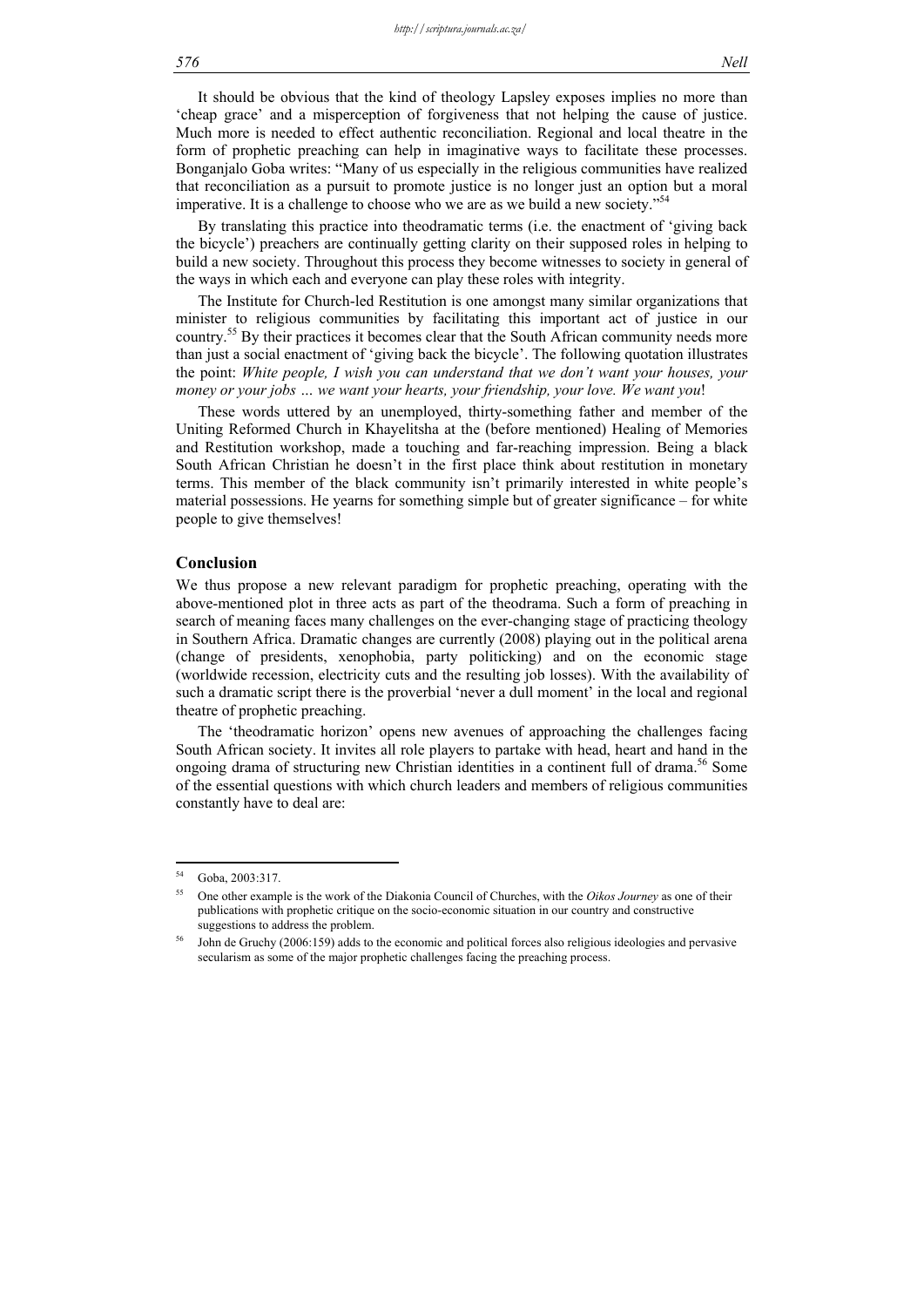- Where do we fit into the plot of the Holy Spirit as true Director?
- What are our main responsibilities as prophetic preachers in overseeing local performances in search of meaning?
- What is our own relationship to the main Actor in this plot, Jesus Christ?

A shift is necessary from prophetic individuals to prophetic communities which participate in the theodrama, and react to the invitation of the main Character. This inclination not only helps prophetic preachers in their search for meaning, it also creates new energy in helping them to fulfill their roles in the ongoing drama. Prophetic preaching seen from this perspective certainly does have an important part to play in the common search for meaning in post-apartheid South Africa and indeed through the ministry of religious communities worldwide.

# **BIBLIOGRAPHY**

- Aaboe, J 2007. *The Other and the Construction of Cultural and Christian identity: The Case of the Dutch Reformed Church in Transition.* Unpublished Dissertation, University of Cape Town.
- Boesak, A 2005. *The Tenderness of Conscience: African Renaissance and the Spirituality of Politics*. Stellenbosch: Sun Press.
- Botha, J & Naudé, P 1998. *Op pad met Belhar: Goeie nuus vir gister, vandag en môre*. Kaapstad: Van Schaik.
- Conradie, E 2006. *Waar op dees aarde vind mens God? Op soek na 'n aardse spiritualiteit*. Wellington: Lux-Verbi-BM.
- Cottingham, J 2003. *On the Meaning of Life*. *Thinking in Action.* London: Routledge
- Deegan, H 2001. The politics of the new South Africa. Apartheid and After. Harlow, England: Pearson Education Ltd.
- De Gruchy, JW 2006. *Confession of a Christian Humanist*. Minneapolis: Fortress Press.
- De Klerk, B 2007. Preaching hope within a societal context of hunger and affluence, in Vos *et al* (eds.) *Preaching as Language of Hope.*
- Goba, B 2003. The quest for truth and reconciliation: A prelude to new expressions of humanity and sprituality, in Speckman & Kaufmann Hansen LD (ed.) 2005:25-29. *The Legacy of Beyers Naudé*. Beyers Naudé Centre Series on Public Theology.
- Healy, NM 2000. *Church, World and the Christian Life: Practical-Prophetic Ecclesiology*. Cambridge University Press.
- Horton, MS 2002. *A Better Way: Recovering the Drama of God-Centered Worship*. Grand Rapids: Baker.
- MacMaster, LLM 2007. Resilience of faith communities on the Cape Flats, South Africa a pastoral theological perspective. Paper read at the  $8<sup>th</sup>$  World Congress of the International Council on Pastoral Care and Counselling (ICPCC), Krzyzowa, Poland, 7-14 August 2007.
- Newbegin, L 1989. *The Gospel in a Pluralistic Society*. Grand Rapids: Eerdmans Publishing Company.
- Osmer, RO 2005. *The Teaching Ministry of Congregations*. Louisville: Westminster.